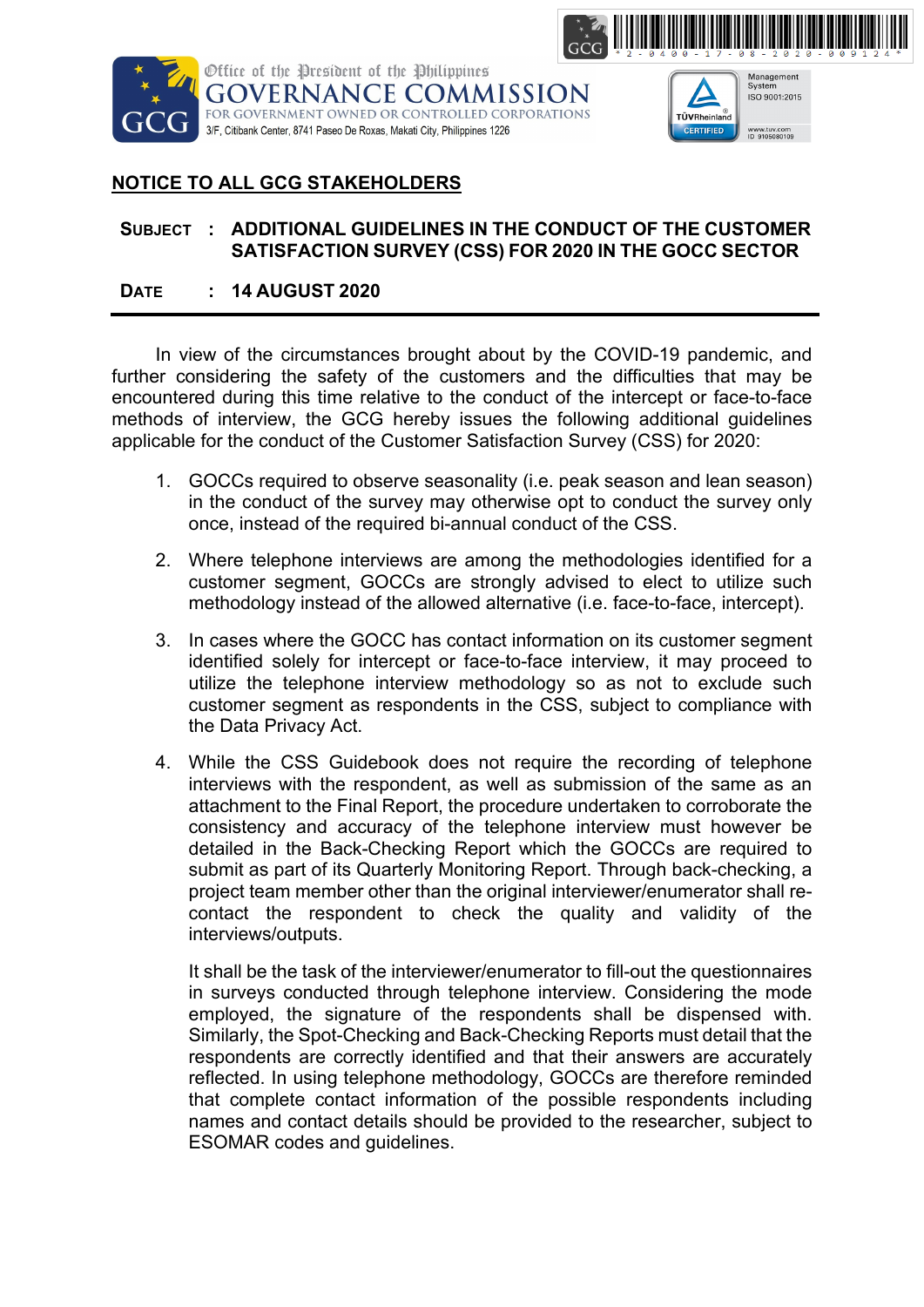- 5. Under Data Collection Instrument (Item V) in the CSS Guidebook, the actual length of telephone interviews is limited to 15 minutes at the maximum, as lengthy interviews often result in higher refusal and drop-out rates. The same shall be determined during the pre-testing activity, and should the questionnaire be longer than 15 minutes, the information coverage will be reviewed and checked for prioritization of questions. However, please note that questions under the main questionnaires are fixed and may not be altered, modified or deleted.
- 6. GOCCs that proceed to survey their customers through the intercept or faceto-face methods are enjoined to ensure that their respective survey providers shall follow the health protocols (e.g. physical distancing, wearing of face masks and face shields, hygiene practices, etc.) prescribed by the Department of Health (DOH), Inter-Agency Task Force (IATF) for the Management of Emerging Infectious Diseases, and other relevant bodies in the conduct of the CSS.
- 7. The Enhanced Standard Methodology also allows the use of online survey tool/platform or self-accomplishment of the survey questionnaires in the following cases:
	- a. Limited budget for the GOCC to conduct personal interviews (i.e. door-to-door, intercept, telephone, face-to-face);
	- b. Respondents are top executives/managers in which securing an appointment is difficult; and
	- c. The only available means of communication is through email.
- 8. The Enhanced Standard Methodology does not allow the use of hybrid data collection for the same customer segment; so GOCCs cannot use methodologies other than what was initially chosen any time during the duration of data collection.
- 9. For customer segments identified for intercept or face-to-face interview, which cannot otherwise be subjected to other survey methods such as telephone or online interviews, GOCCs may seek approval from the GCG for exclusion of such customer segment in the conduct of the CSS for 2020.
- 10. For GOCCs whose operations have been adversely affected by the pandemic, hence, also encountering significant decrease in the total number of customers (population) during the year, such GOCCs may adjust the minimum sample size, which shall be based on the adjusted projections of the total population for 2020 (per customer segment), provided, that the required confidence level and margin of error indicated in the Enhanced Standard Methodology will be maintained.
- 11. The Enhanced Standard Methodology also allows the conduct of data gathering/survey until January of the succeeding year, except for intercept data gathering method, *provided*, that the Final Report and other supporting documents are made available by March; and *provided further*, that customers are informed that the scope of services being covered by the survey are services rendered in 2020.